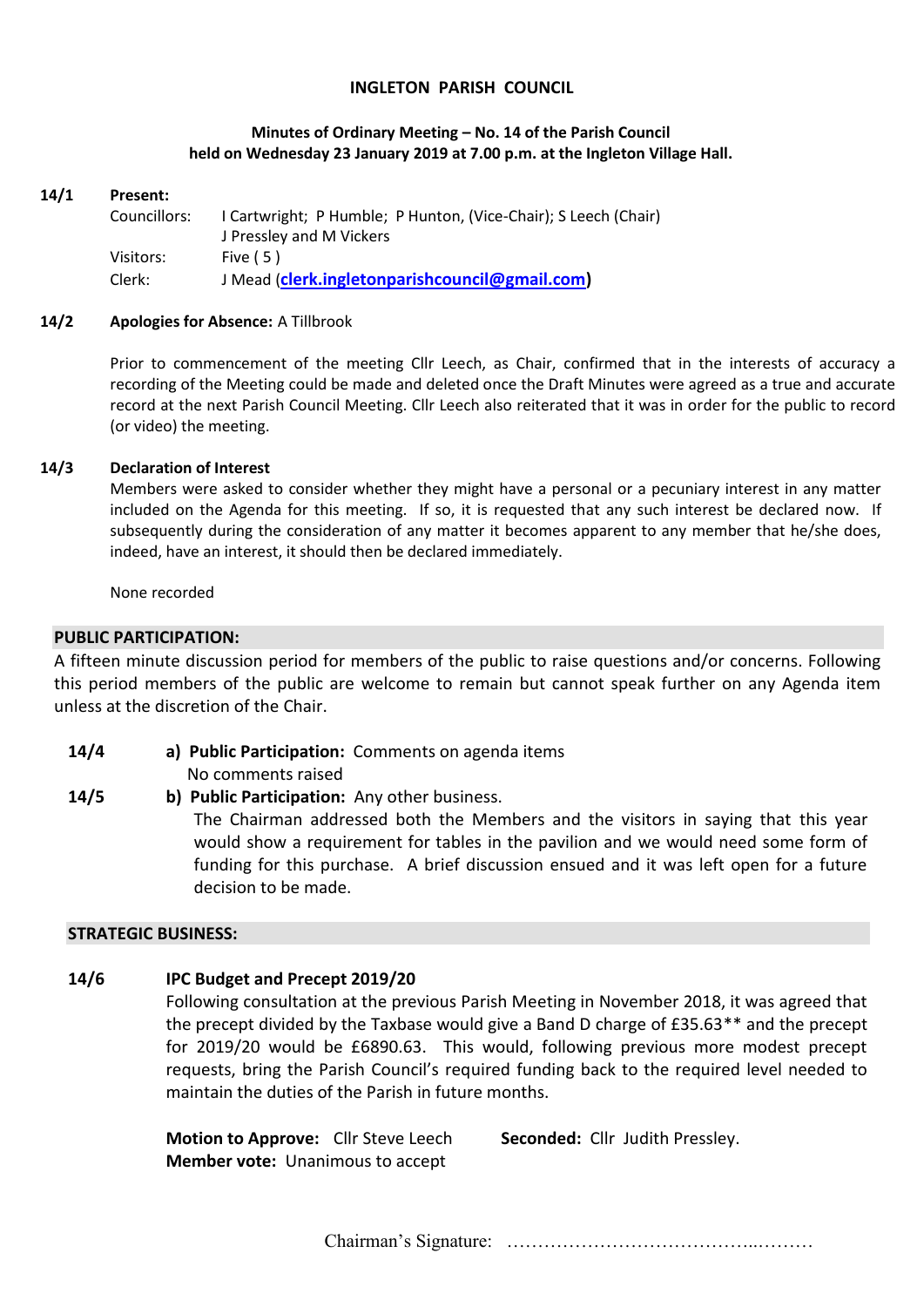\*\* *Following this meeting, but before the typing of the Minutes, it was realised that the correct Band D charge would, in fact, be £37.11. DCC also contacted IPC subsequent to the meeting to state that they would be including £12 in remnant payment from the grant awarded to IPC for this financial year. This too will be reported at the next formal meeting of the Council but for immediate accuracy is included within these notes.*

## **14/7 Update of mobile Post Office and its attendance in Ingleton**

The meeting read the response from the Post Office representative which reported regret at the unavoidable non attendance of the mobile Post Office in past months. Consideration was given at what further action should be taken by the Council but, following consultation with the members of the public in attendance, it was decided that as the Post Office was now attending there was no need to pursue a demand for further action. The Council agreed to defer to public opinion but would be willing to act further if requested in the future.

# **14/8 The Siting and Fixture of WW1 Memorial Plaque within the Parish**

Following communication from the Durham Diocese that they regretfully could not give permission for the WW1 plaque to be placed on the outer wall of St John's Church, the Clerk was asked to write to the Diocese and also St John's Parochial Council, requesting that the plaque be sited within the memorial garden inside the church yard walls. The Clerk is to procure the appropriate fixture for the plaque from suppliers.

# **14/9 Large Tree Situated on Village Green**

Following discussion about a letter received from a local parishioner, the Clerk was asked to respond, reporting the fact that, in compliance with the DCC tree survey carried out last year, where due consideration was given to the impact on the surrounding areas, the survey showed that the tree is safe. However, the Parish Council does have planning permission for it to be pruned at the cost of the County Council and the Clerk is to request this work be carried out by the County Council arborist team. Members are also constrained by the fact that the tree is within a conservation area and so it is not up to the Parish Council to remove without due official permission.

## **14/10 Lack of Tables at the Village Hall**

The Chairman reported that there were insufficient tables available to service the community, especially during larger community events. He proposed that the IPC support community events and social activities, in line with the powers conferred on it, to purchase required furniture to meet community needs. It was proposed that £1200 be made available for this purpose.

**Motion to Approve:** Cllr Steve Leech **Seconded:** Cllr Ian Cartwright. **Member vote:** Unanimous to accept

## **ROUTINE BUSINESS:**

## **14/11 Minutes of the last meeting:**

The Minutes of the Ingleton Parish Council Ordinary Meetings held on 28 November 2018 were agreed as being true and accurate records.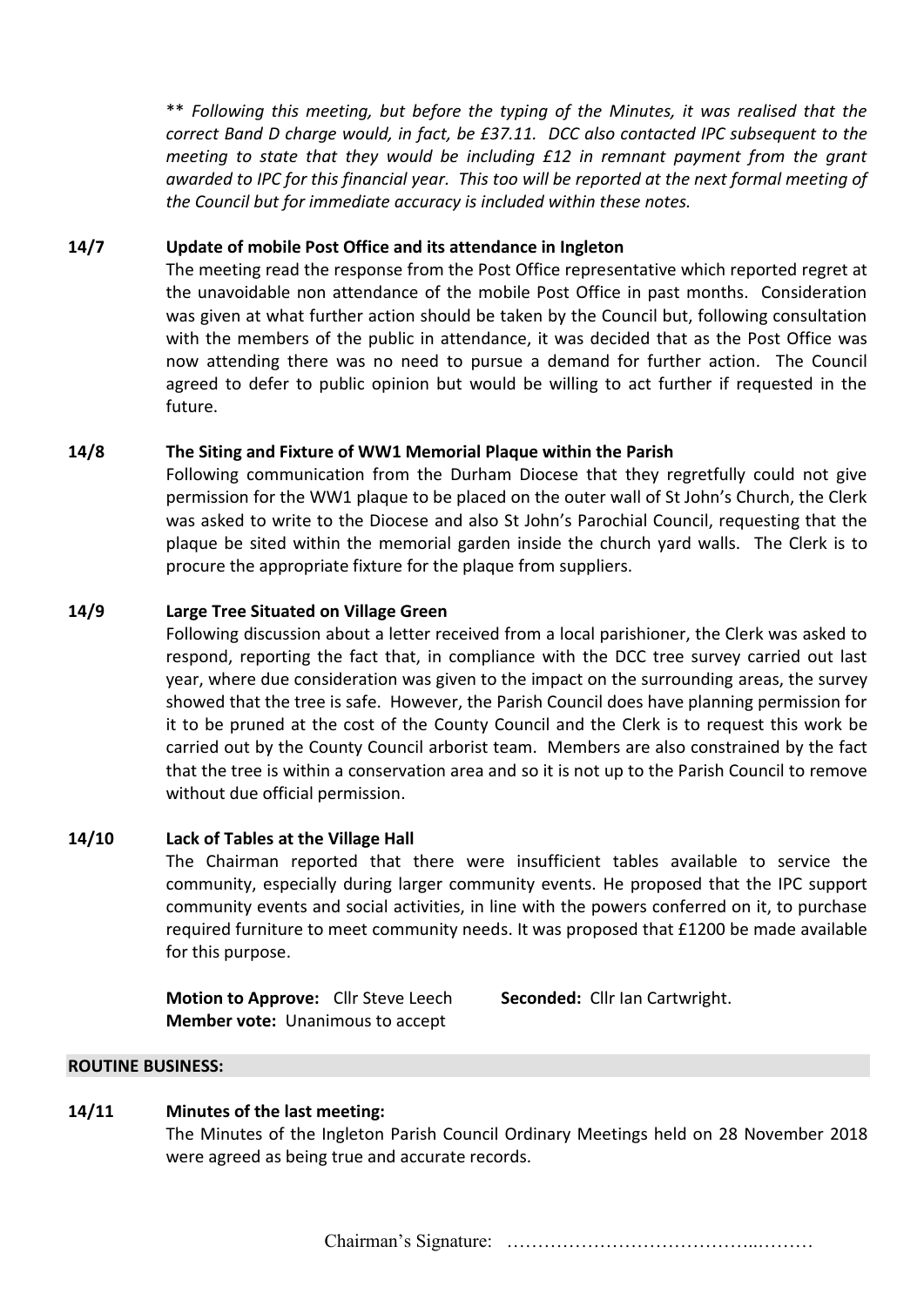**Motion to Approve:** Cllr Steve Leech **Seconded:** Cllr Judith Pressley. **Member vote:** Unanimous to accept

# **14/12 IPC Finances**

- **a)** To report both actual and projected balances of IPC accounts.
- **b)** Electronic Banking. The Clerk reported that the Parish Council now had electronic banking and so fewer cheques would be required, payments would be made speedier and the bank statements would be far more accessible and available on a daily basis.
- **c)** Invoices for payment No invoices were produced for payment.

# **14/13 Pavilion and Field Working Group (PFWG)**

- **a)** Cllr Cartwright reported that he had a power generator but required a water butt in order for cleaning of playground equipment to be carried out. Cllr Pressley offered to liaise with him for the supply of a suitable water butt. Volunteers will be requested to form a cleaning party in the springtime.
- **b)** Cllr Pressley reported Jubilee Field's south border fence was in a very poor state and that although it had been patched up over some years it really needed totally replacing. She also reported that after making enquiries from those who may need access to the field, that the agricultural gateway could be removed and a 'kissing gate' be installed without causing any problems to access. This would be cheaper than a new vehicle gate and provide more protection from any unwanted access to the field by livestock or unauthorised vehicles.

The Chairman and Members raised no objection to this but the Chairman did state the cost, which could be a four figure amount, had not been a factor within the precept and so the cost would need to be matched by other means, ie donation or other means. It was proposed that the IPC seek donations from local community organisations to support this work, once a full costing was known.

- **c)** Cllr Pressley asked that she and her family be given permission to place a memorial bench, at their own cost, within the field boundary in honour of her late father, Mr Ralph Hodgson, Members were most happy to agree to this request. The Clerk, if required, to liaise with Cllr Pressley on this matter.
- **d)** Cllr Vickers requested the Council's permission to order the planned gym equipment for the field. An annual increase on costs from the supplier would have to be accommodated and Members agreed that she go ahead and order the equipment. In order to keep costs as low as possible it was agreed also for the Parish Council to provide a skip and not accept that cost within the suppliers' billing totals.

# **14/14 Cricket Club Working Group \9CCWG)**

**a)** Cllr Humble reported that the new mower, owned by the cricket club, was on site and its blades required attention. He also reported that the team captain and manager had requested keys to the pavilion but Members were of the opinion that they should produce a copy of their insurance policy and cover details before any free access could be agreed.

An inventory of the contents of the pavilion and photographs be taken before an official handover could take place.

**b)** More investigation would be required in order to make booking access and/or hire of the pavilion online.